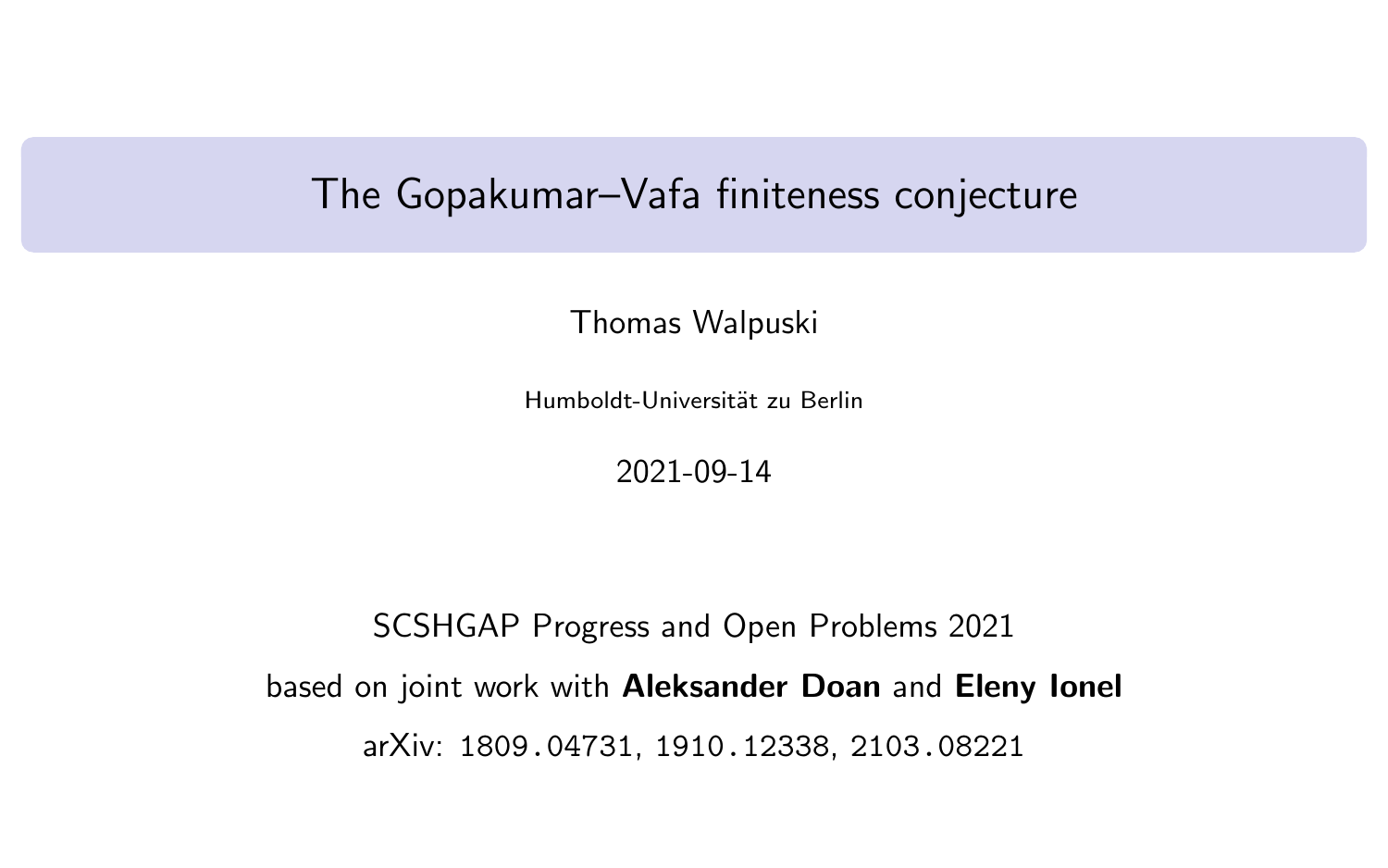At the 2018 SCSHGAP meeting "Gauge Theory and Special Holonomy" at Imperial College London, Aleksander told me about the following question (which he learned about from Aleksey Zinger).

Theorem (Castelnuovo [1889\)](#page-0-0)

If C is an irreducible, non-degenerate curve of degree  $d$  in  $\mathbb{CP}^n$ , then

(1) 
$$
\text{genus}(C) \leq \gamma(d,n) \sim d^2/n.
$$

Are there analogues of Castelnuovo's genus bound in symplectic geometry?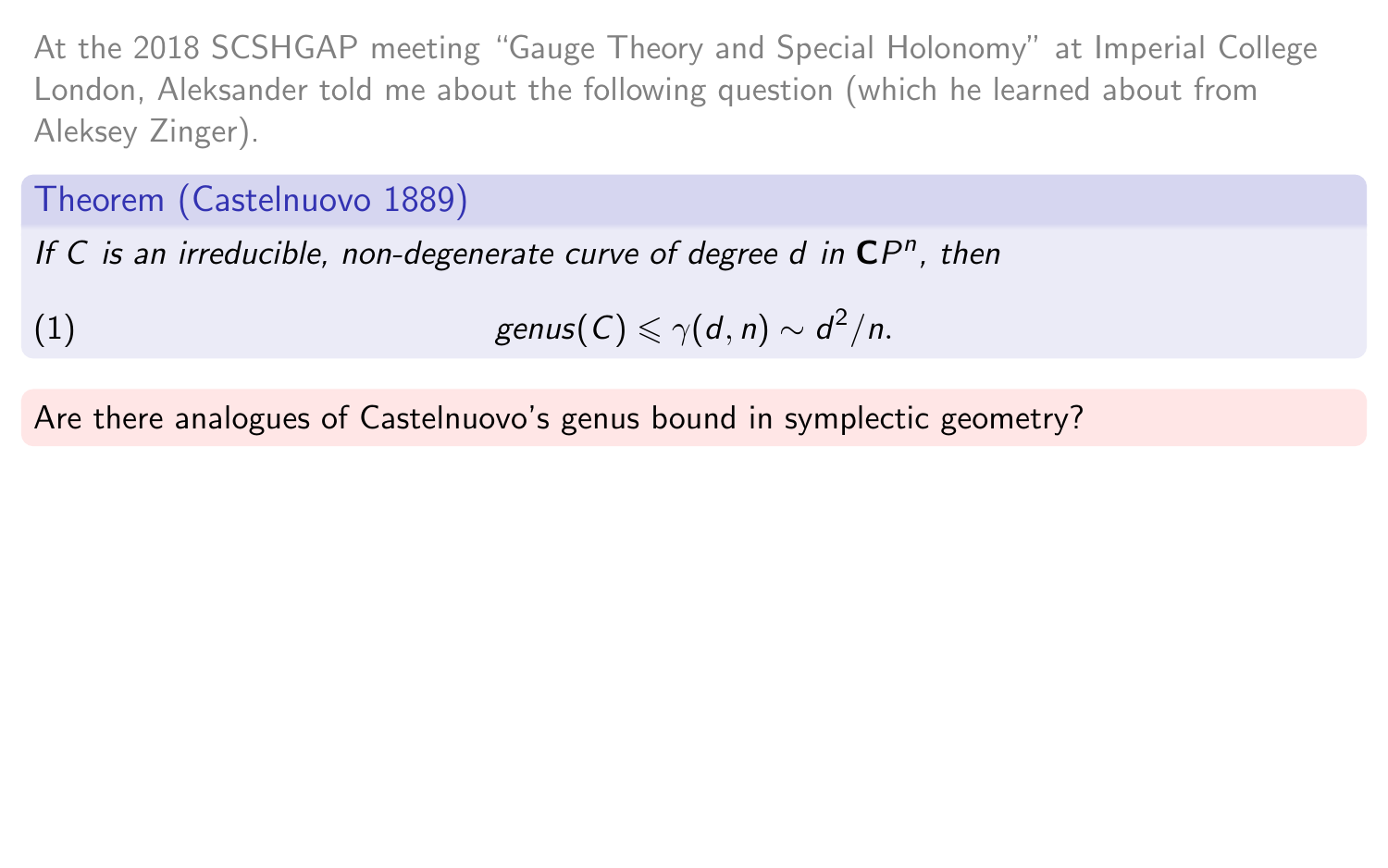Let  $(X, \omega)$  be a closed symplectic manifold.

Denote by  $\mathcal{J}$  the space of  $\omega$ -tamed almost complex structures on X.

Let  $J \in \mathcal{J}$ . Let  $(\Sigma, j)$  be a Riemann surface. A **pseudo-holomorphic map**  $u : (\Sigma, j) \rightarrow (X, J)$ is a smooth map satisfying

 $du \circ i = J \circ du$ .

It is simple if there is an  $x \in \Sigma$  with  $u^{-1}(u(x)) = \{x\}.$ 

For  $A \in H_2(X, Z)$  and  $g \in N_0$  set

 $\mathscr{M}_{A,g}^{\mathsf{si}}(J) \coloneqq \{[u\colon\,(\Sigma,j) \to (X,J)] : \text{$u$ simple, $u_*[\Sigma] = A$, genus}(\Sigma) = g\}.$ 

For  $J \in \mathcal{J}$  is the **Castelnuovo number** 

$$
\gamma_{\color{black} A}(J) \coloneqq \mathsf{sup}\big\{g \in \mathsf{N}_0: \mathscr{M}_{A,g}^{\mathsf{si}}(J) \neq \varnothing\big\}
$$

finite? Can it be bounded effectively?

What about

$$
\gamma_A := \sup_{J \in \mathcal{J}} \gamma_A(X, J)?
$$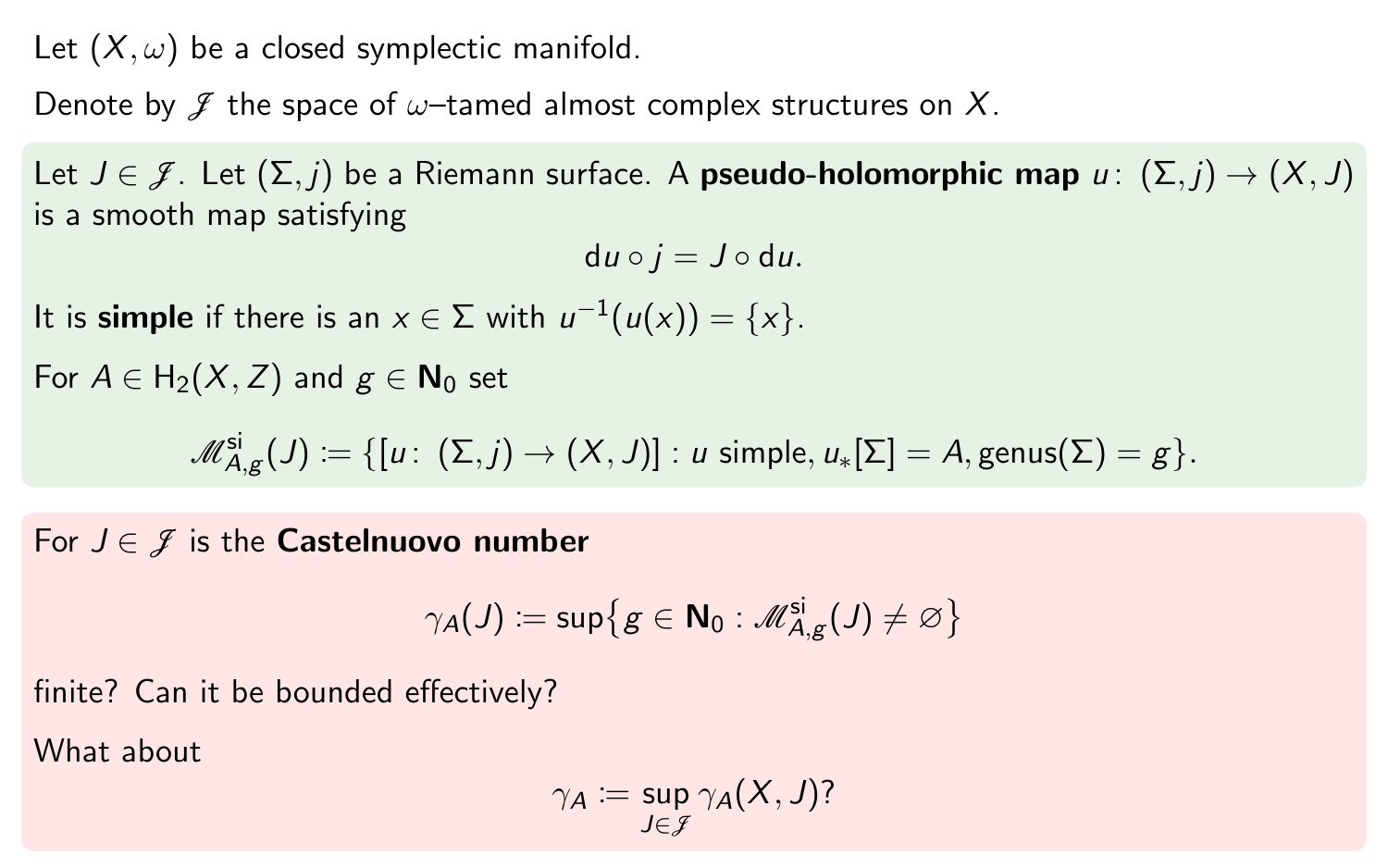#### Theorem (McDuff 1992)

If dim  $X = 4$ , then

$$
\gamma_A\leqslant \frac{1}{2}(A\cdot A+\langle c_1(X,\omega),A\rangle).
$$

Proposition (Gromov's h-principle; T.-J. Li [2005\)](#page-0-0) If dim  $X \ge 6$ , then

 $\gamma_A = \infty$ .

## Proposition (transversality and index theorem)

There is a comeager subset  $\mathcal{J}^* \subset \mathcal{J}$  such that for every  $J \in \mathcal{J}^*$  the following holds:  $\blacksquare$  if dim  $X \ge 8$ , then

$$
\gamma_{\color{black} A} (J) \leqslant \frac{2 \langle c_1 (X, \omega), A \rangle}{\dim X - 6} + 1.
$$

 $2$  If  $\dim X=6$ , then  $\mathscr{M}_{A,g}^{\mathsf{si}}(J)=\varnothing$  unless

 $\langle c_1(X, \omega), A \rangle \geqslant 0.$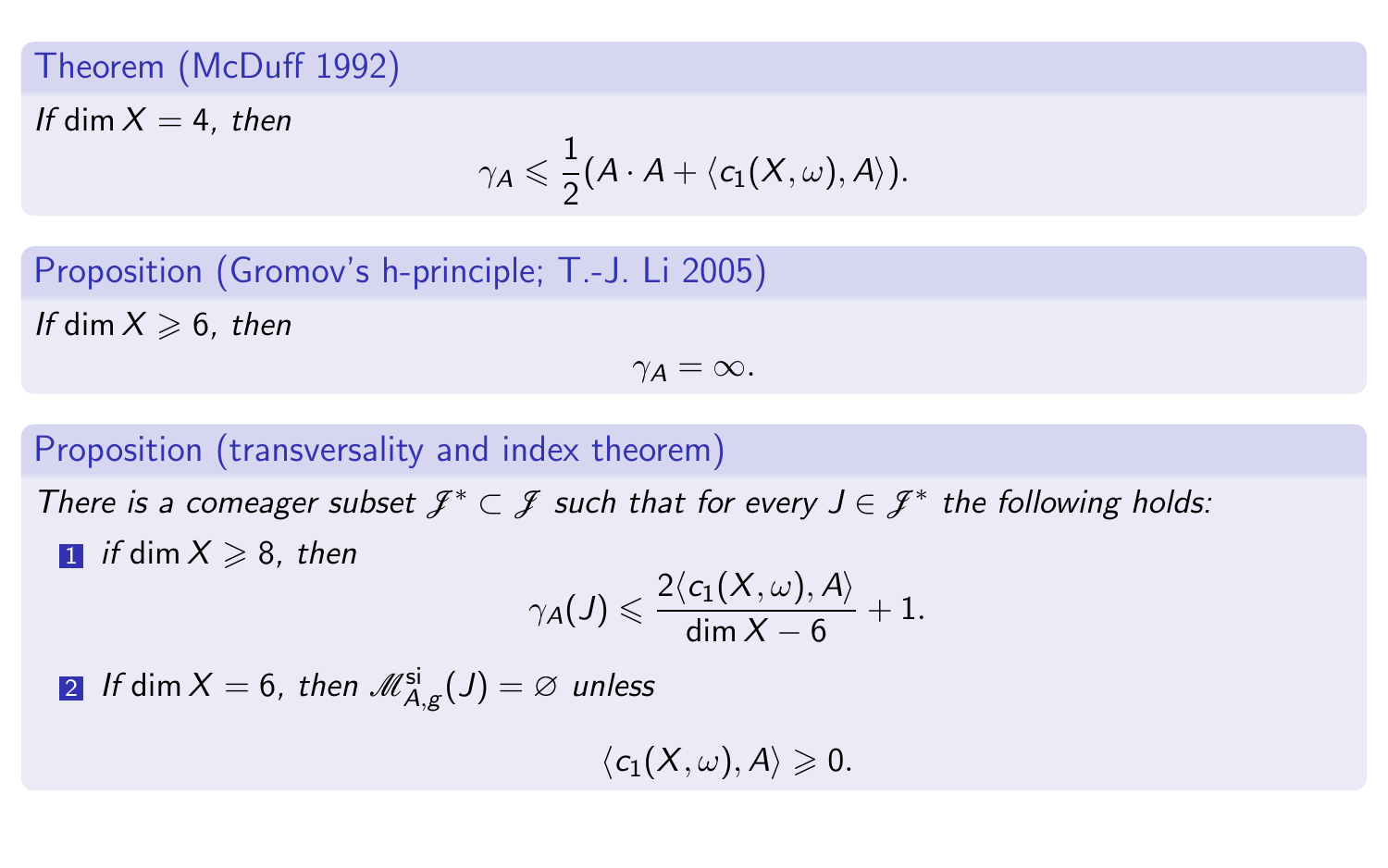This leaves us with

<span id="page-4-0"></span>
$$
\dim X=6
$$

and  $A \in H_2(X, \mathbf{Z})$  with (CY)  $\langle c_1(X, \omega), A \rangle = 0$ 

or

(Fano) 
$$
\langle c_1(X,\omega),A\rangle>0.
$$

The questions for [\(CY\)](#page-4-0) and [\(Fano\)](#page-4-1) have a different flavour.

The remainder of this talk assumes that  $(X, \omega)$  is a symplectic Calabi–Yau 3–fold:

<span id="page-4-1"></span>dim  $X = 6$  and  $c_1(X, \omega) = 0$ .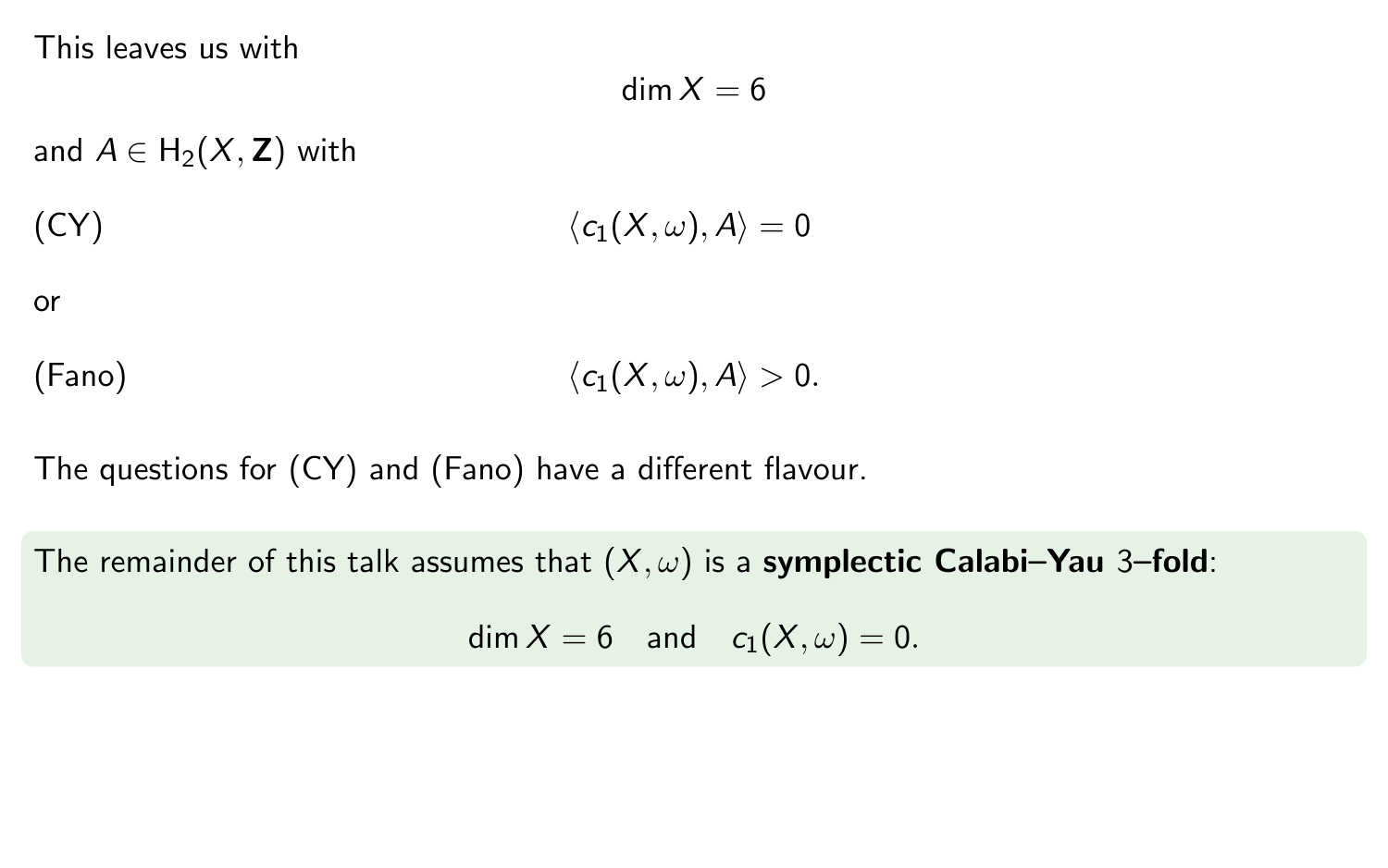#### Theorem (Doan and Walpuski 2018)

There is a comeager subset  $\mathcal{J}^{\dagger} \subset \mathcal{J}$  such that for every  $J \in \mathcal{J}^{\dagger}$  and  $A \in H_2(X, \mathbf{Z})$ 

$$
\#\coprod_{g\in\mathbf{N}_0}\mathscr{M}_{A,g}^{\mathsf{si}}(J)<\infty;\quad\text{hence:}\quad\gamma_A(J)<\infty.
$$

 $\mathcal{F}^{\dagger}$  is the subset of  $\mathsf{super\text{-}rigid}$  almost complex structures.  $\mathcal{F}^{\dagger}$  is comeager (Wendl [2019\)](#page-0-0).

The bounds are not effective. The proof is by contradiction and uses compactness and regularity results from geometric measure theory (Federer and Fleming [1960;](#page-0-0) De Lellis, Spadaro, and Spolaor [2018\)](#page-0-0).

#### Proposition (Doan, Ionel, and Walpuski [2021\)](#page-0-0)

There is a comeager subset  $\mathcal{J}^{\ddagger} \subset \mathcal{J}$  such that for every compact  $K \subset \mathcal{J}^{\ddagger}$  and primitive  $A \in H_2(X, \mathbb{Z})$ 

$$
\sup_{J\in K}\gamma_A(J)<\infty.
$$

 $\mathcal{F}^\ddagger$  is the subset of those  $J\in\mathcal{J}$  for which every simple  $J$ –holomorphic map is an embedding. The proof uses (a simple version of) Allard's regularity theorem.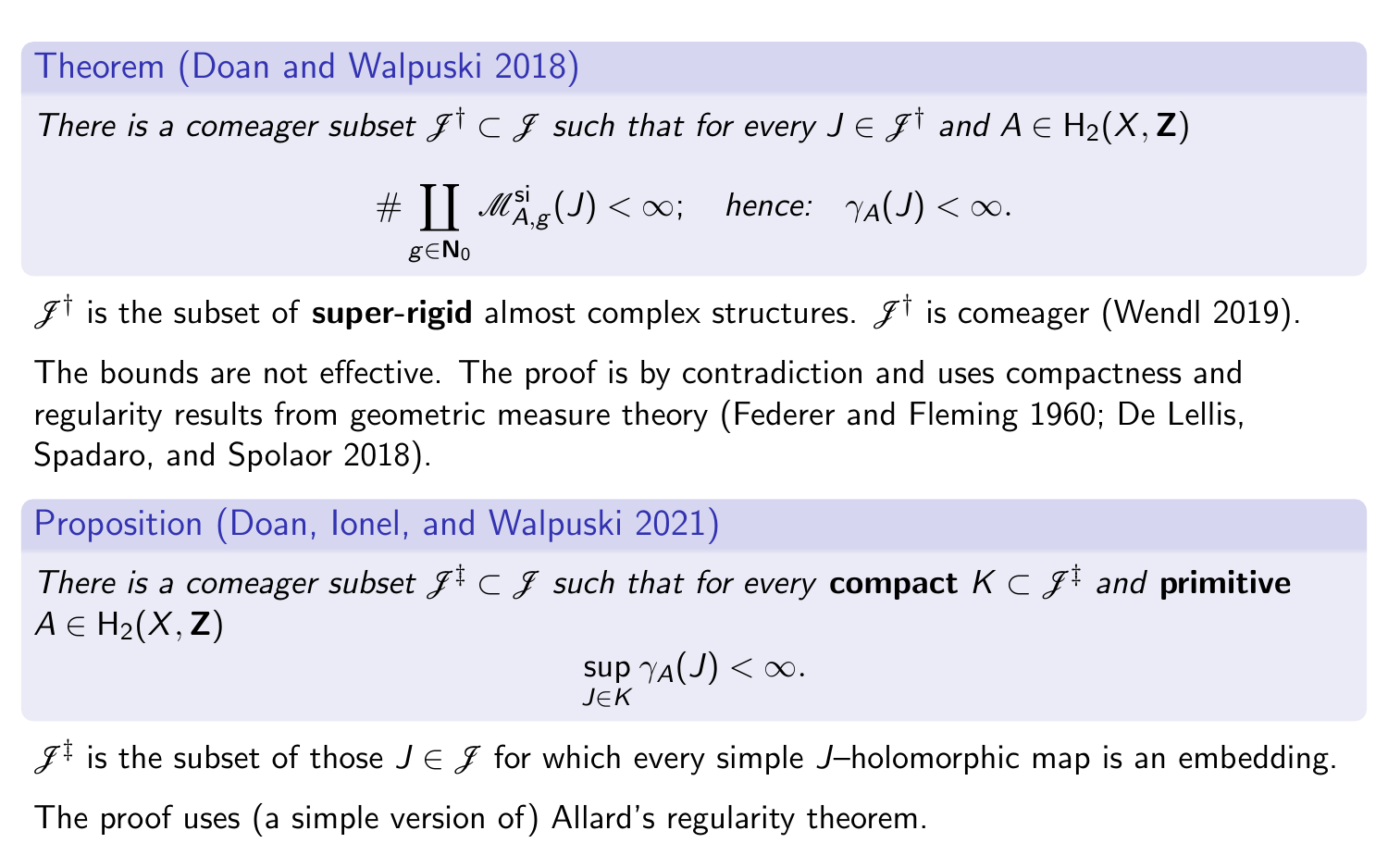Let  $I_{A,g}$  be an invariant that "counts" J–holomorphic "curves" representing  $A \in H_2(X, Z)$  and of genus  $g \in N_0$ . What can we say about the *I* Castelnuovo number

$$
\gamma'_A:=\sup\{g\in\mathbf{N}_0: I_{A,g}\neq 0\}
$$
?

To define  $I_{A,g}$  one needs a compactification of  $\mathscr{M}_{A,g}^{\rm si}(J)$  together with a deformation theory.

The moduli space of stable nodal pseudo-holomorphic curves



leads to the Gromov–Witten invariants

$$
\textnormal{GW}_{A,g} \coloneqq \int_{[\overline{\mathscr{M}}_{A,g}(J)]^{\textnormal{vir}}}\mathbf{1} \in \mathbf{Q}.
$$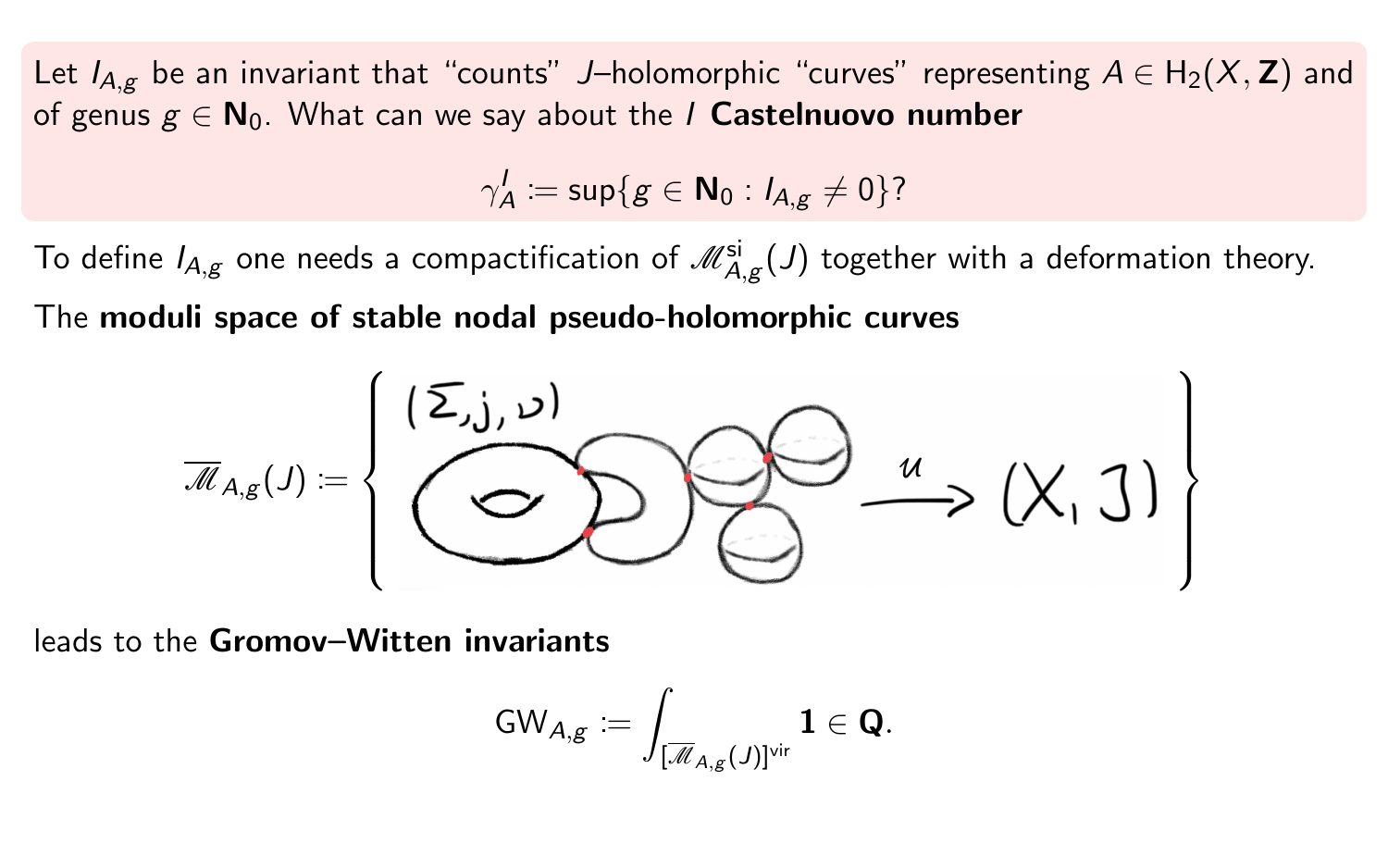The question is hopeless for  $I = GW$ .

Let  $(\Sigma, j)$  be a Riemann surface. Consider the **nodal Hurwitz space** 

$$
\overline{\mathscr{H}}_{d,h}(\Sigma,j) \coloneqq \overline{\mathscr{M}}_{d[\Sigma],h}(\Sigma,j).
$$



If  $[u: (\Sigma, j) \to (X, J)] \in \overline{\mathcal{M}}_{A,g}$ , then composition with u defines an inclusion  $\overline{\mathscr{H}}_{d,h}(\Sigma, j) \hookrightarrow \overline{\mathscr{M}}_{dA,h}(J).$ 

This leads to the appearance of **ghosts** and **multiple covers**.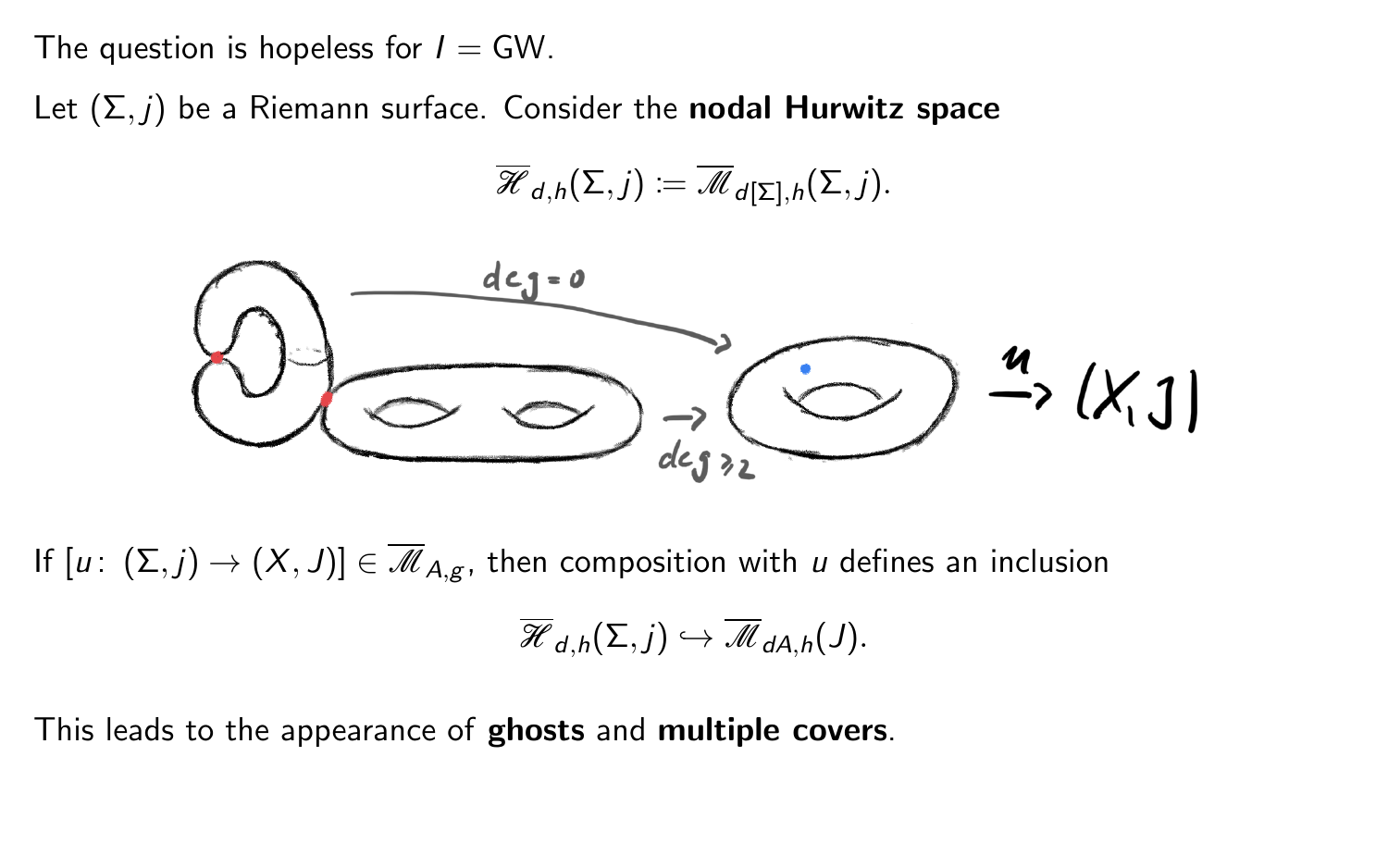## Theorem (Zinger [2011\)](#page-0-0)

If A is primitive, then

$$
\#_{A,g} \coloneqq \text{signed count of } \mathscr{M}_{A,g}^{\text{si}}(J)
$$

is independent of the choice of  $J\in\mathscr{J}^{\ddagger}.$ 

The proof uses Zinger's localisation formula and Pandharipande [1999.](#page-0-0)

An alternative proof establishes that ghosts do not appear in the closure of

$$
\mathscr{M}_{A,g}^{\mathsf{si}}(\mathscr{F}^\ddagger) \subset \overline{\mathscr{M}}_{A,g}(\mathscr{F}^\ddagger)
$$

using ideas going back to the Ionel and Zinger.

Corollary (Doan and Walpuski [2019\)](#page-0-0)

If A is primitive, then

$$
\gamma_A^{\#}<\infty.
$$

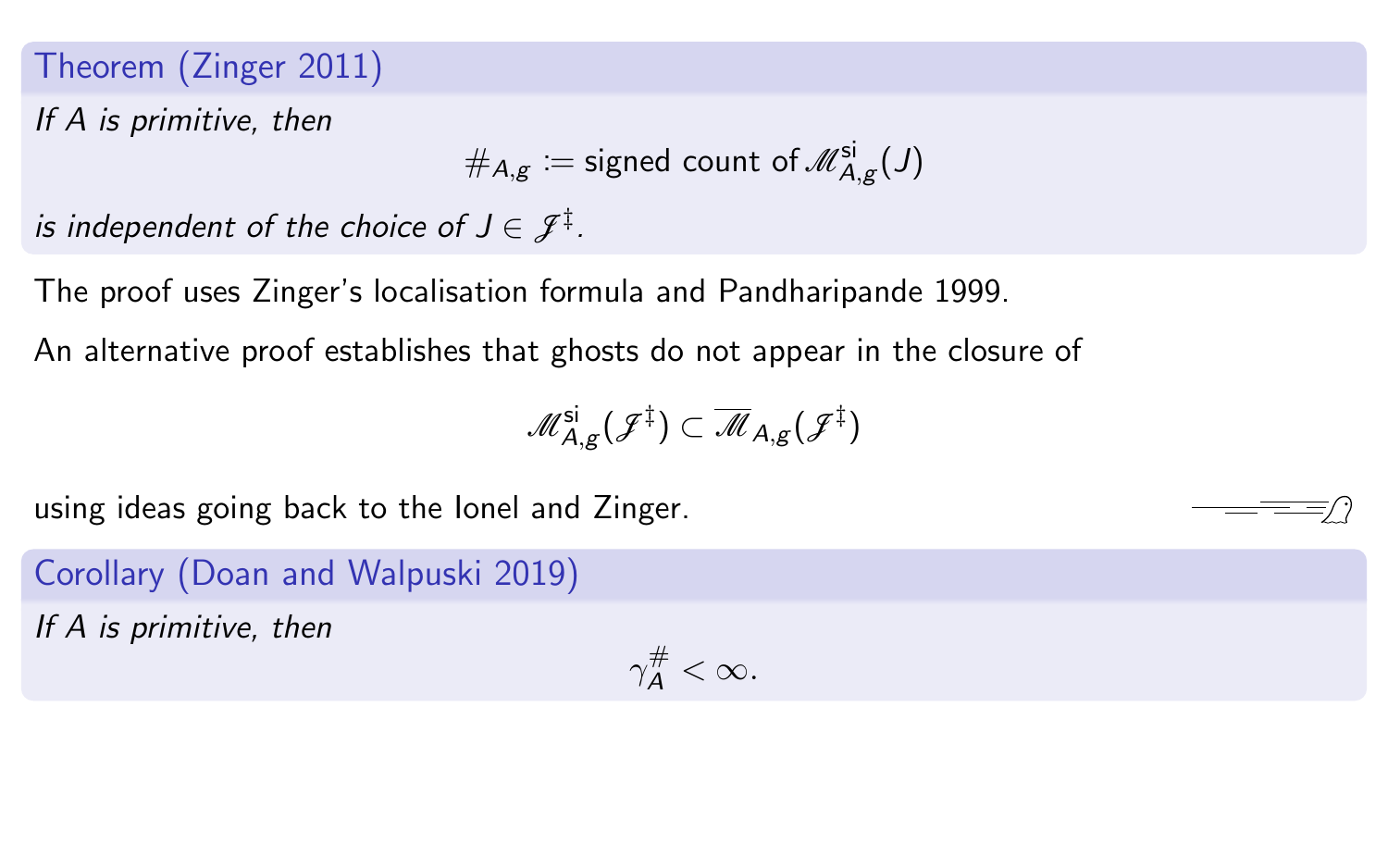Gopakumar and Vafa [1998](#page-0-0) argued that the Gromov–Witten invariants of a Calabi–Yau 3–fold are related to counts of BPS states in M–theory by the marvelous formula

<span id="page-9-0"></span>
$$
(GV) \qquad \sum_{A \neq 0} \sum_{g=0}^{\infty} GW_{A,g} \cdot t^{2g-2} q^A = \sum_{A \neq 0} \sum_{g=0}^{\infty} BPS_{A,g} \cdot \sum_{k=1}^{\infty} \frac{1}{k} (2 \sin(kt/2))^{2g-2} q^{kA}.
$$

A direct geometric definition of  $BPS_{A,g}$  has not been found yet; however ...

If A is primitive, then 
$$
BPS_{A,g} = \#_{A,g}
$$
 (Zinger 2011).

Bai and Swaminathan [2021](#page-0-0) have made excellent progress towards a definition of BPS $_{A,g}$  if A is twice a primitive class (inspired by Taubes [1996:](#page-0-0) Gr).

The are numerous attempts to define  $BPS_{A,g}$  in algebraic geometry using sheaf-theory, but [\(GV\)](#page-9-0) fails or is not (yet) known to hold: Hosono, Saito, and Takahashi [2001](#page-0-0)  $\times$ ; Kiem and J. Li [2016](#page-0-0)  $\times$ ; Maulik and Toda [2018](#page-0-0) ?.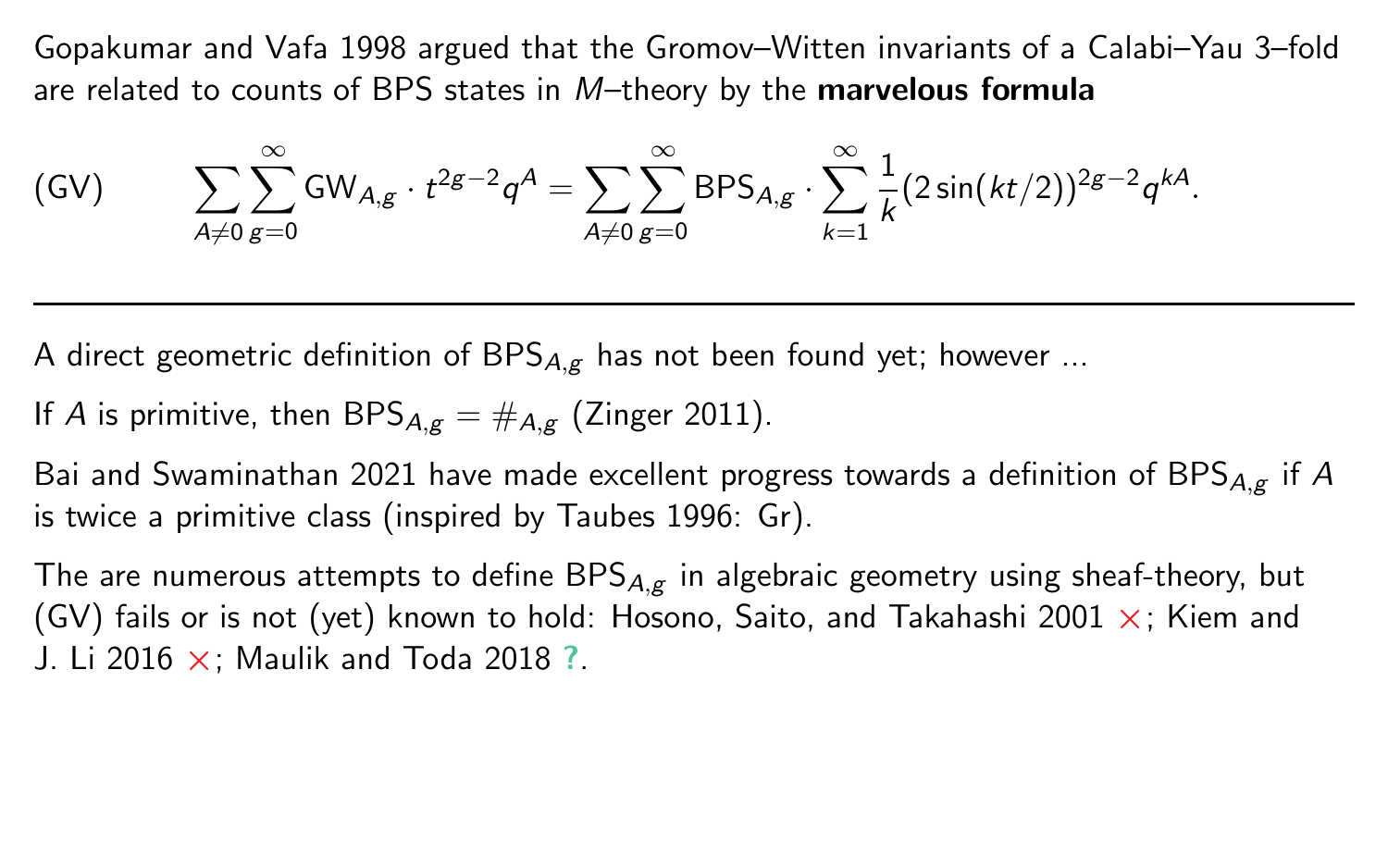Conjecture (Bryan and Pandharipande [2001;](#page-0-0) "The Gopakumar–Vafa conjecture") The numbers  $BPS_{A,g}$  defined by

(GV) 
$$
\sum_{A \neq 0} \sum_{g=0}^{\infty} GW_{A,g} \cdot t^{2g-2} q^A = \sum_{A \neq 0} \sum_{g=0}^{\infty} BPS_{A,g} \cdot \sum_{k=1}^{\infty} \frac{1}{k} (2 \sin(kt/2))^{2g-2} q^{kA}
$$

satisfy:

```
(integrality) BPS_{A,\sigma} \in \mathbb{Z}.
(finiteness) BPS<sub>A,g</sub> = 0 for g \gg_A 1; i.e.: \gamma_A^{BPS} < \infty.
```
#### Theorem (Ionel and Parker [2018\)](#page-0-0)

The Gopakumar–Vafa integrality conjecture holds.

Theorem (Doan, Ionel, and Walpuski [2021\)](#page-0-0) The Gopakumar–Vafa finiteness conjecture holds.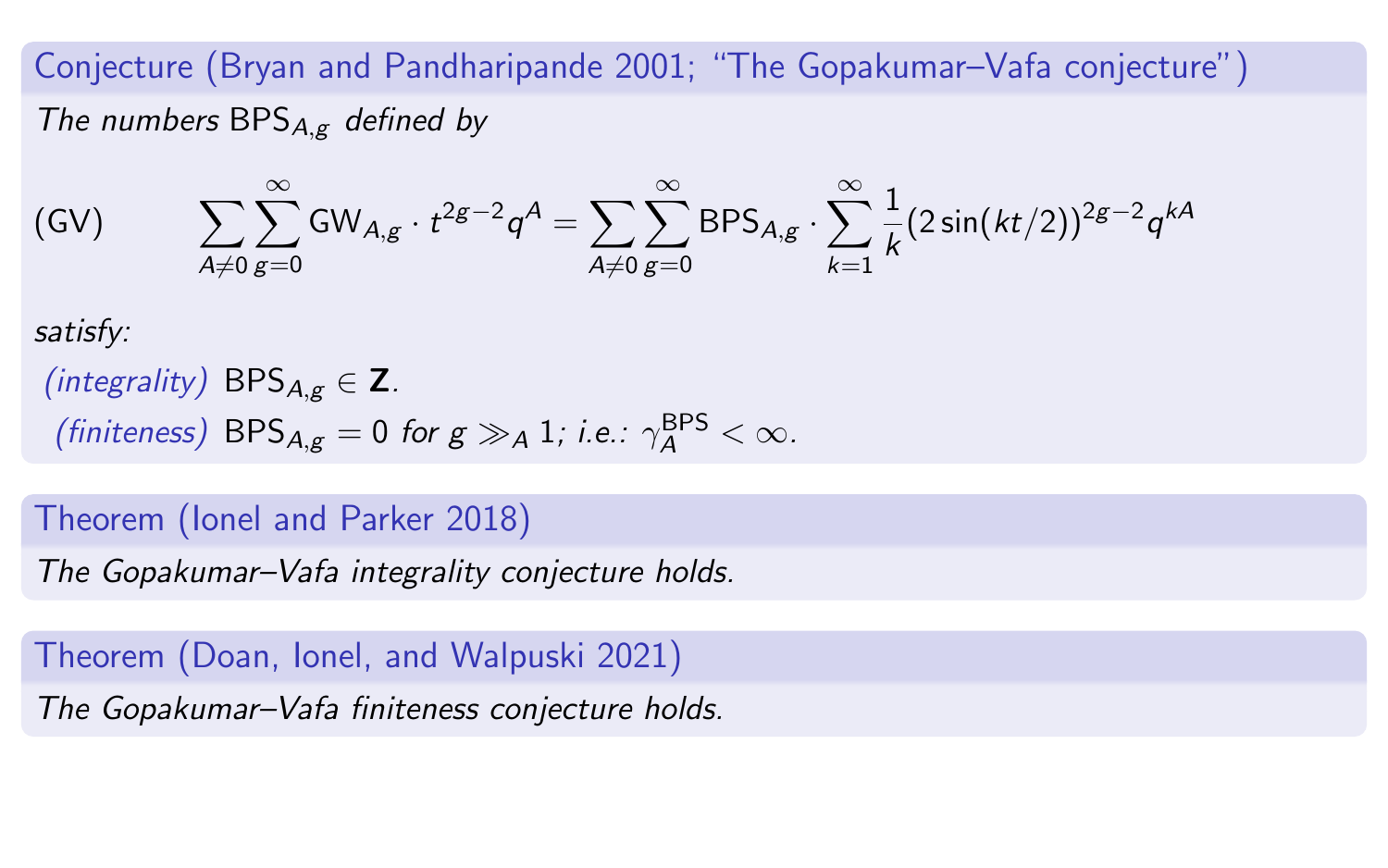A **J-holomorphic curve** C is a subset which is the image of a simple J-holomorphic map  $u$ . An embedded J–holomorphic curve is **super-rigid** if the inclusions

$$
\overline{\mathscr{H}}_{d, g}(\mathcal{C}) \hookrightarrow \overline{\mathscr{M}}_{d[\mathcal{C}], g} (J)
$$

are open and closed.

Theorem (Zinger [2011\)](#page-0-0)

If C is super-rigid, then is Gromov–Witten contributions are

(Z) 
$$
GW_{d[C],g}(C,J) = \int_{[\overline{\mathcal{H}}_{d,g}(C,j)]^{vir}} e(\text{obstruction bundle}).
$$

If integrality and finiteness were known for the contribution

$$
\mathsf{GW}(\mathcal{C},J) \coloneqq \sum\nolimits_{d=1}^\infty \sum\nolimits_{g=0}^\infty \mathsf{GW}_{d[\mathcal{C}],g}(\mathcal{C},J) \cdot t^{2g-2} q^{d[\mathcal{C}]}
$$

of an arbitrary super-rigid curve C, then the Gopakumar–Vafa conjecture would follow from Wendl's resolution of the super-rigidity conjecture our earlier work.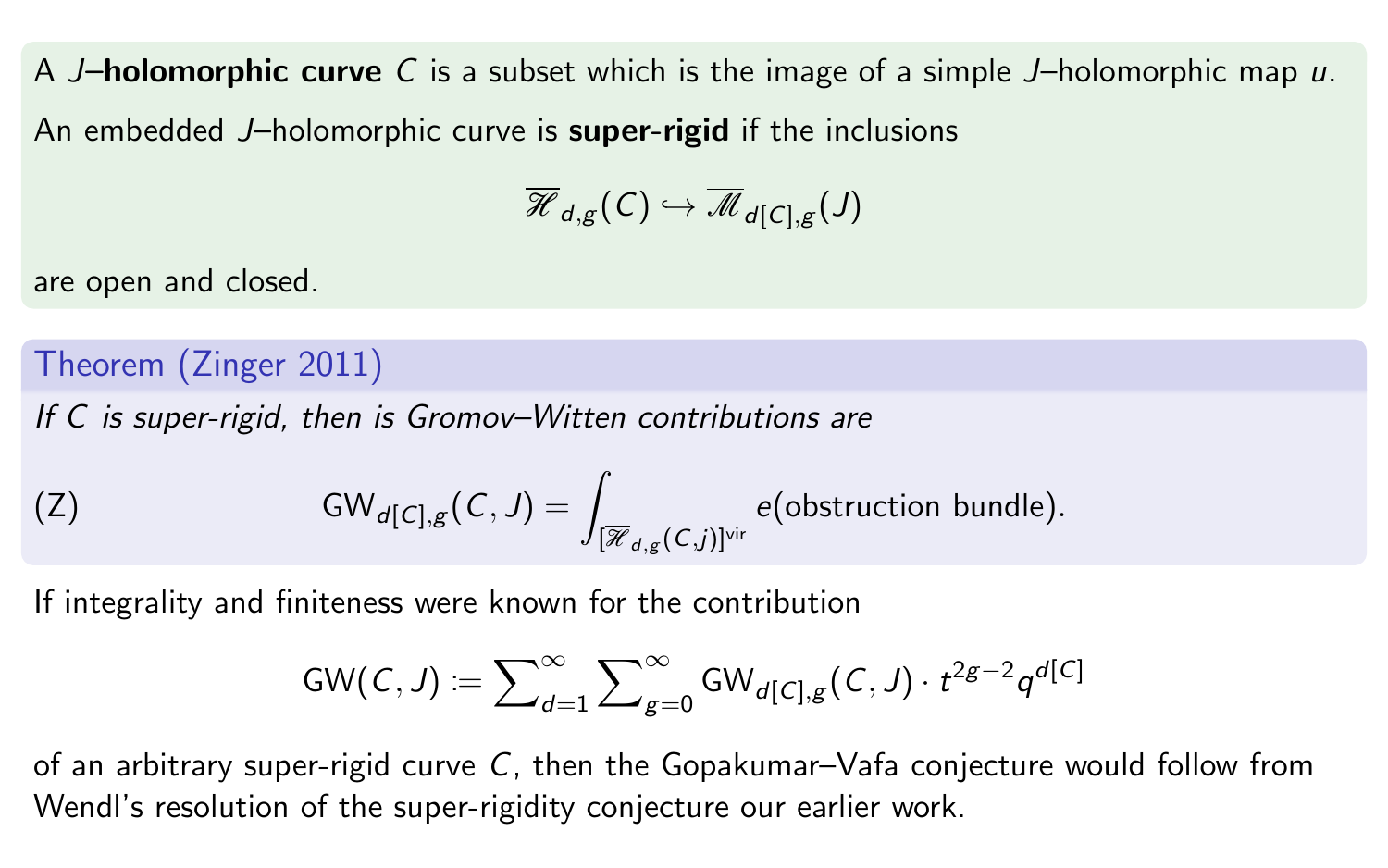Theorem (Bryan and Pandharipande [2008;](#page-0-0) Pandharipande and Thomas [2009;](#page-0-0) Lee [2009;](#page-0-0) Ionel and Parker [2018\)](#page-0-0)

For every embedded J–holomorphic curve C, there is a  $J_c \in \mathcal{I}$  such that:

- $\blacksquare$  C is J<sub>C</sub>-holomorphic.
- 2 C is super-rigid with respect to  $J_C$ .

3 GW(C,  $J_C) = t^{2$ genus(C)−2 $q^{[C]} + \cdots$  and satisfies integrality and finiteness.

An upgrade of lonel and Parker's **cluster formalism** using geometric measure theory proves that: for every  $\Lambda>0$  there is a finite set  $\{(C_i, J_{C_i}): i\in I\}$  such that

<span id="page-12-0"></span>(E) 
$$
\sum_{\mathbf{M}(A)\leq\Lambda} \sum_{g=0}^{\infty} \mathsf{GW}_{A,g} \cdot t^{2g-2} q^A = \sum_{i\in I} \pm \mathsf{GW}(C_i, J_{C_i})_{\Lambda}.
$$

Here  $(\cdot)_\Lambda$  indicates truncation to those  $\mathsf{\,q}^A$  with  $\mathsf{M}(A)\coloneqq\langle[\omega],A\rangle\leqslant\Lambda.$ 

This implies the Gopakumar–Vafa conjecture—both integrality and finiteness.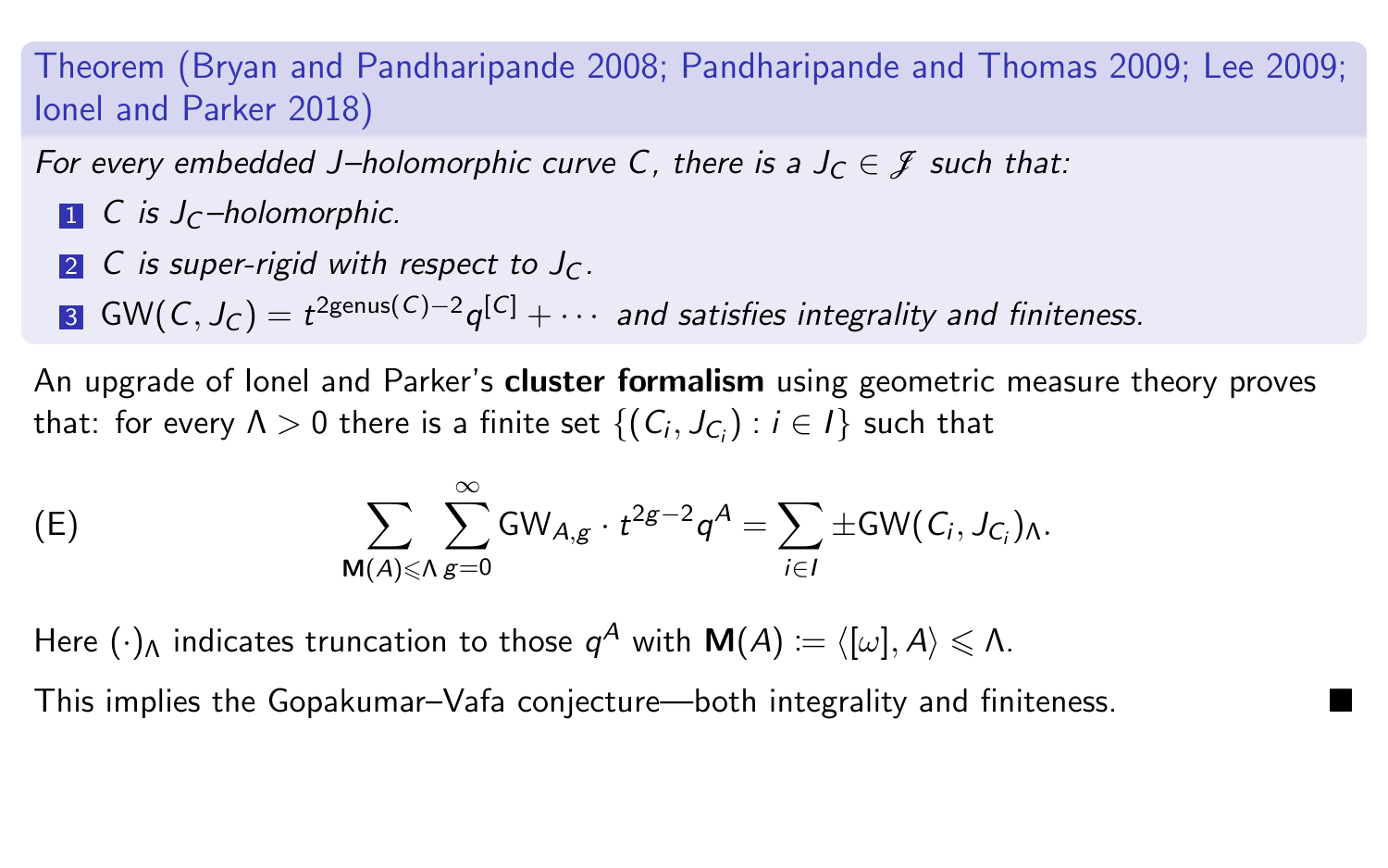The cluster formalism is built upon a compactification of the space  $\mathcal{C}_{\Lambda}(J)$  of embedded J–holomorphic curves C with  $M(C) \le \Lambda$ .

Ionel and Parker use

$$
\coprod_{\mathsf{M}(A)\leqslant \Lambda} \coprod_{\mathcal{B}\leqslant \Gamma} \overline{\mathscr{M}}_{A,\mathcal{B}}(\mathcal{J}).
$$

Therefore, their version of [\(E\)](#page-12-0) requires a genus truncation: finiteness  $\times$ .

It is tempting to take the closure of  $\mathcal{C}_{\Lambda}(J) \subset \mathcal{K}$ , the set of closed subset of X equipped with the topology induced by the Hausdorff distance.

This does not induce the appropriate topology on  $\mathcal{C}_{\Lambda}(J)$  because of multiple cover phenomena.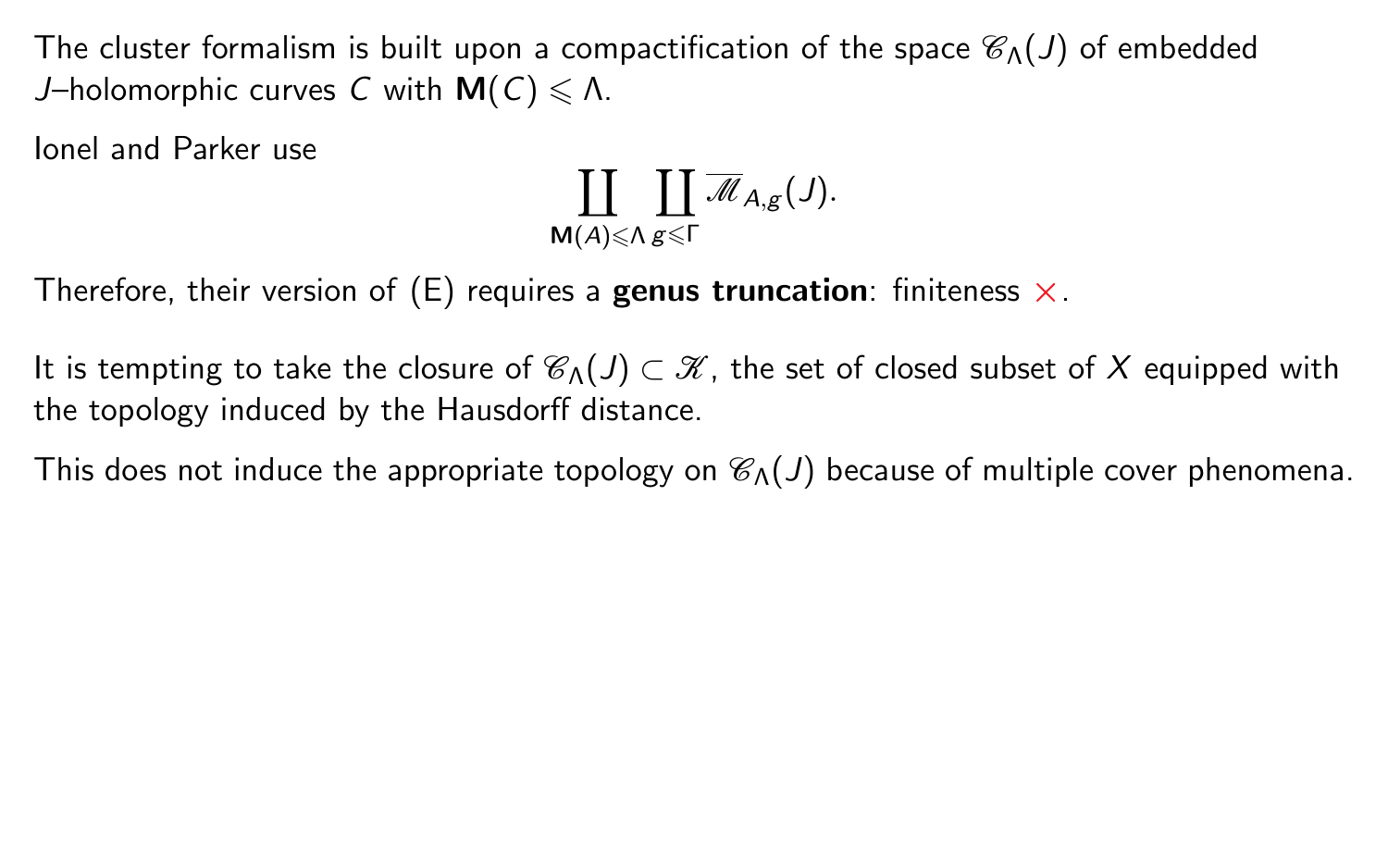A J-holomorphic cycle is a finite formal sum

$$
C=\sum\nolimits_{i\in I}m_iC_i
$$

with  $m_i \in \mathbb{N}$  and  $C_i$  a J–holomorphic curve.

The **homology class** and **mass** of C are

$$
[C] = \sum_{i \in I} m_i [C_i], \quad \mathsf{M}(C) = \sum_{i \in I} m_i \mathsf{M}(C_i).
$$

The  $\mathsf{current}\,\,\delta_\mathsf{C}\in\mathsf{I}_2(X)\subset\mathsf{Hom}(\Omega^2(X),\mathsf{R})$  of  $\mathsf C$  is

$$
\delta_C(\alpha) := \sum_{i \in I} m_i \int_{C_i} \alpha.
$$

Denote by  $\overline{\mathscr{C}}_{\Lambda}(J)$  the set of J–holomorphic cycles with the coarsest topology such that the map  $C \mapsto \delta_C$  is continuous with respect to the weak- $*$  topology.